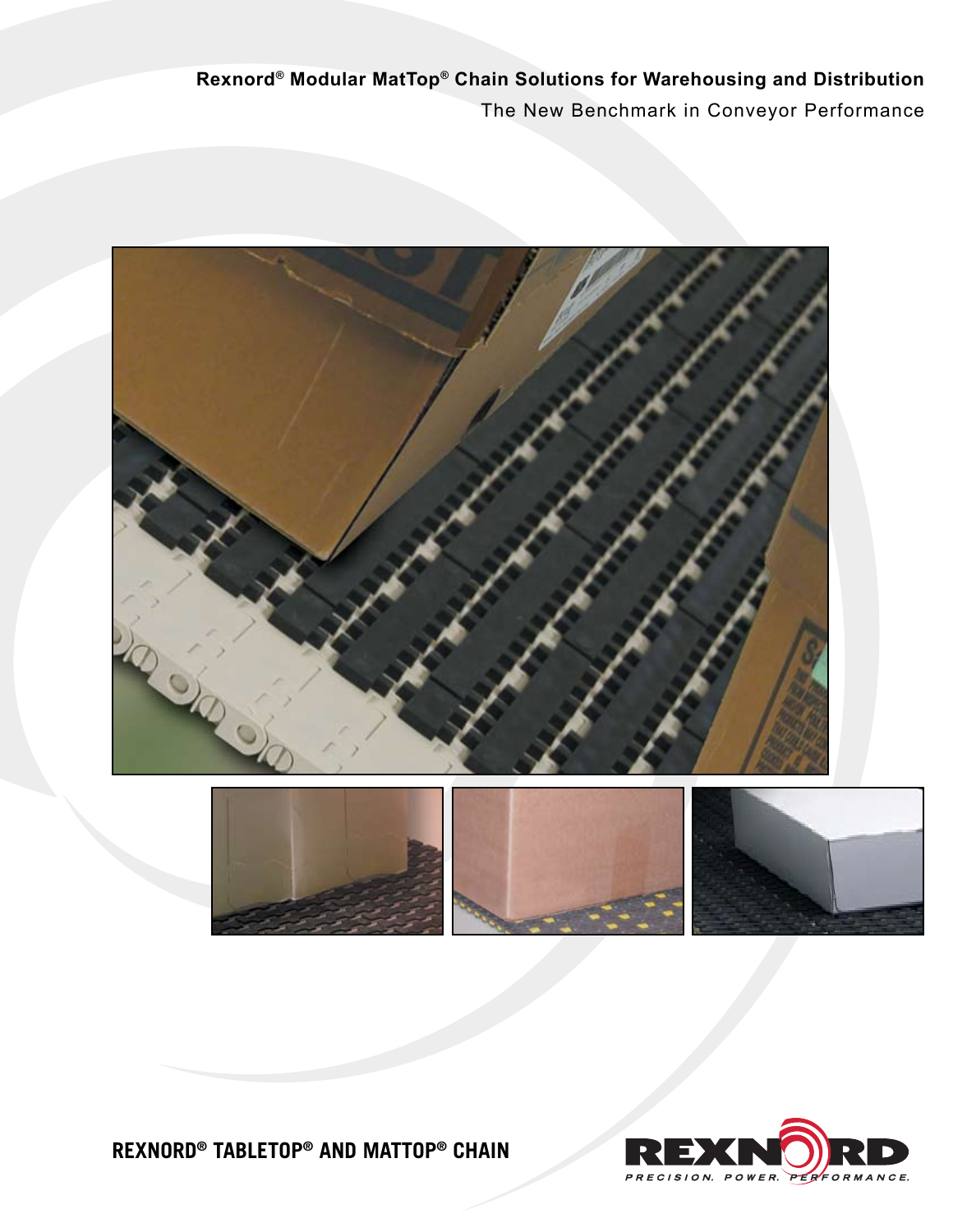

When looking for opportunities to significantly **increase facility throughput** in modern warehouse and distribution centers, managers should take a close look at the miles of conveyor systems moving parcels, cartons, pallets, or finished goods from one area of the facility to another.

### Rexnord® MatTop® Chain moves more product through in less time. That's Rexnord *value-added efficiency and bottom line savings*

Moving your products with Rexnord® modular MatTop® Chain benefits your bottom line.

## 10 Ways to Benefit

from Rexnord MatTop Chain:

- #1 Increase facility throughput
- #2 Reduce downtime costs by 85%
- #3 Increase conveyor standardization
- #4 Reduce inventory by 90% chain components
- #5 Effectively handle multiple product types
- #6 Better utilize facility floor space
- #7 Lower total cost of ownership
- #8 Eliminate line disruptions and product damage
- #9 Increase plant layout flexibility
- #10 Improve worker safety

Although a core technology in material handling for decades, conveying systems are a primary area where **efficiency factors** like downtime, speed, maintenance, and product handling abilities can produce **significant breakthroughs in operational savings and throughput.** 

With over 70 years of conveying experience and industry-recognized conveying technology, Rexnord offers TableTop® and MatTop® Chain solutions that can improve facility throughput by 1,500,000 containers and reduce downtime by 85%.

Changing the standard of conveying technology in warehouse and distribution centers from flat belts, rollers, or chain conveyors to Rexnord TableTop and modular MatTop Chain delivers productivity value far into the future.

"In six months after installing Rexnord 7956B MatTop Chain, in place of drag conveyors, we have not experienced one minute of downtime. The messy oiling operations were eliminated and our inventory levels for that one system dropped over \$3,000. A similar drag chain conveyor has been down three times in that same six month period." - Facility Maintenance Manager."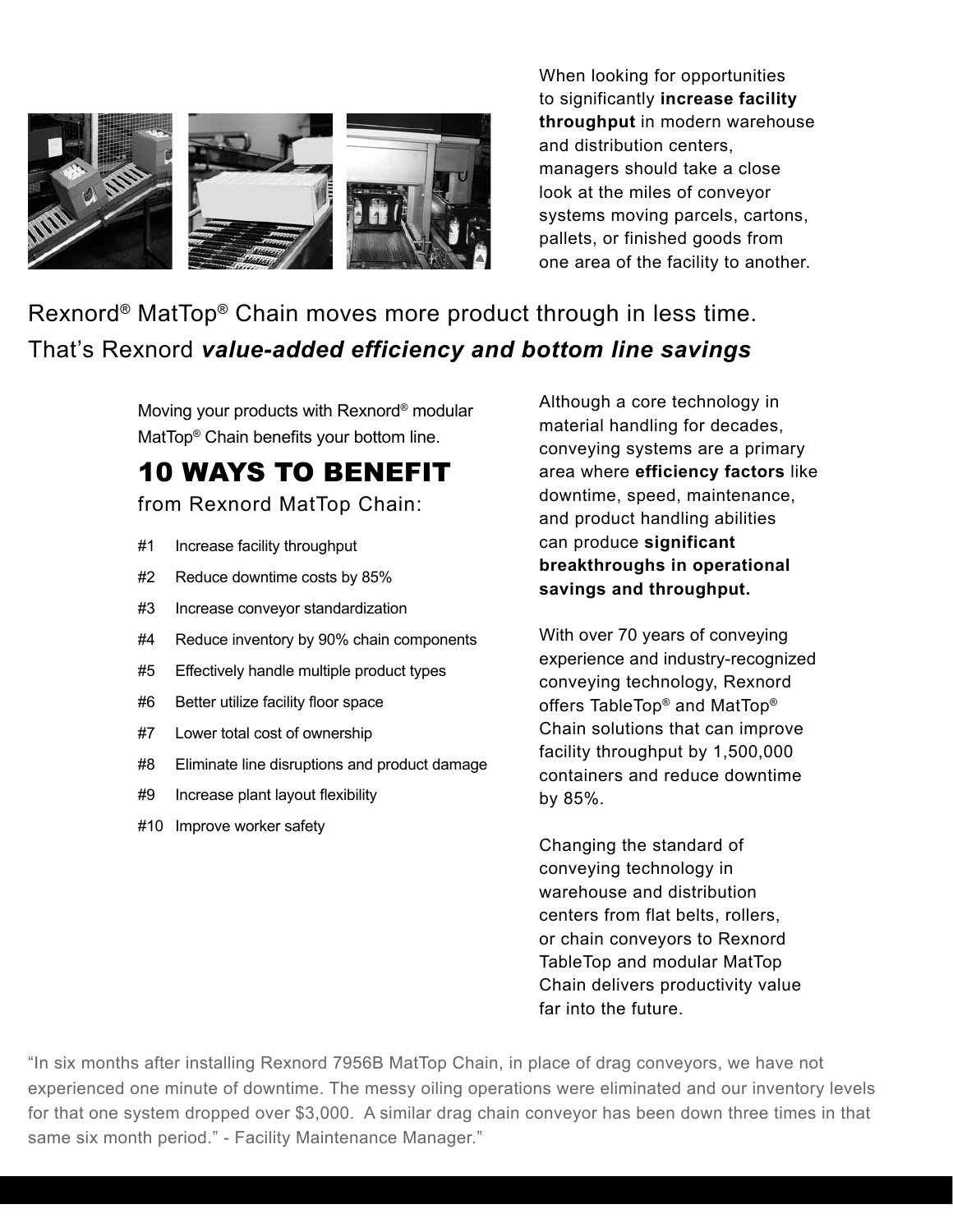### Rexnord® MatTop® Chains *handle every product better*, faster, and more economically



From Rollers...



...to MatTop Chain



From Rollers...



...to TableTop Chain

Changing conveying technology from flat belts and rollers to Rexnord® modular MatTop® Chain takes out costs and complexity in conveyance systems throughout your warehousing, distribution, and storage facilities.

Rexnord's high-performance thermoplastic materials and flexible modular design make Rexnord TableTop and MatTop Chains capable of delivering the high speeds, low impact product handling, zero maintenance, and higher throughput required in modern material handling.

- **Rexnord superior chain and sprocket interaction** guarantees reliability and high strength for maximum loading, power efficiency, and extended conveyor life. •
- **Ultra-flat, stable Rexnord TableTop and MatTop Chain surface** optimizes product handling for zero product damage •
- Patented self-clearing **DynamicTransfer Systems™** ensure highly efficient transfers that eliminate product damage, line jams, and bottlenecks •
- **Rugged, modular links** in assembled/molded-to-width brickable design permits flexibility in conveyor design, and makes installation and maintenance quick and easy •
- Rexnord **innovative material options** (HP™, PS®, HT) provide an optimized conveying solution for every environment. Low lubrication, abrasive, low friction, high speed, rubber top •
- Super-**heavy working load capacities**  up to 4,000 lb/ft guarantee efficient product transport for even the heaviest boxes, packages, or components. •
- Streamlined Rexnord MatTop chain and sprocket operation **dramatically reduces inventory levels** of conveyor components, such as rollers, drag chains, o-rings, belts •
- Rugged, **Split-Sprocket and Rexnord TwistLock® Pin Retention** system make installation and maintenance quick and easy, reducing maintenance costs and labor hours •
- Rexnord modular MatTop Chain **eliminates tracking and fraying** concerns •
- **Rexnord industry-leading Application Engineers** specialize in every conveying application - with the design tools, remote and on-site engineering support, line survey and chain analysis reports, and expertise you need to optimize the performance of your conveying systems •

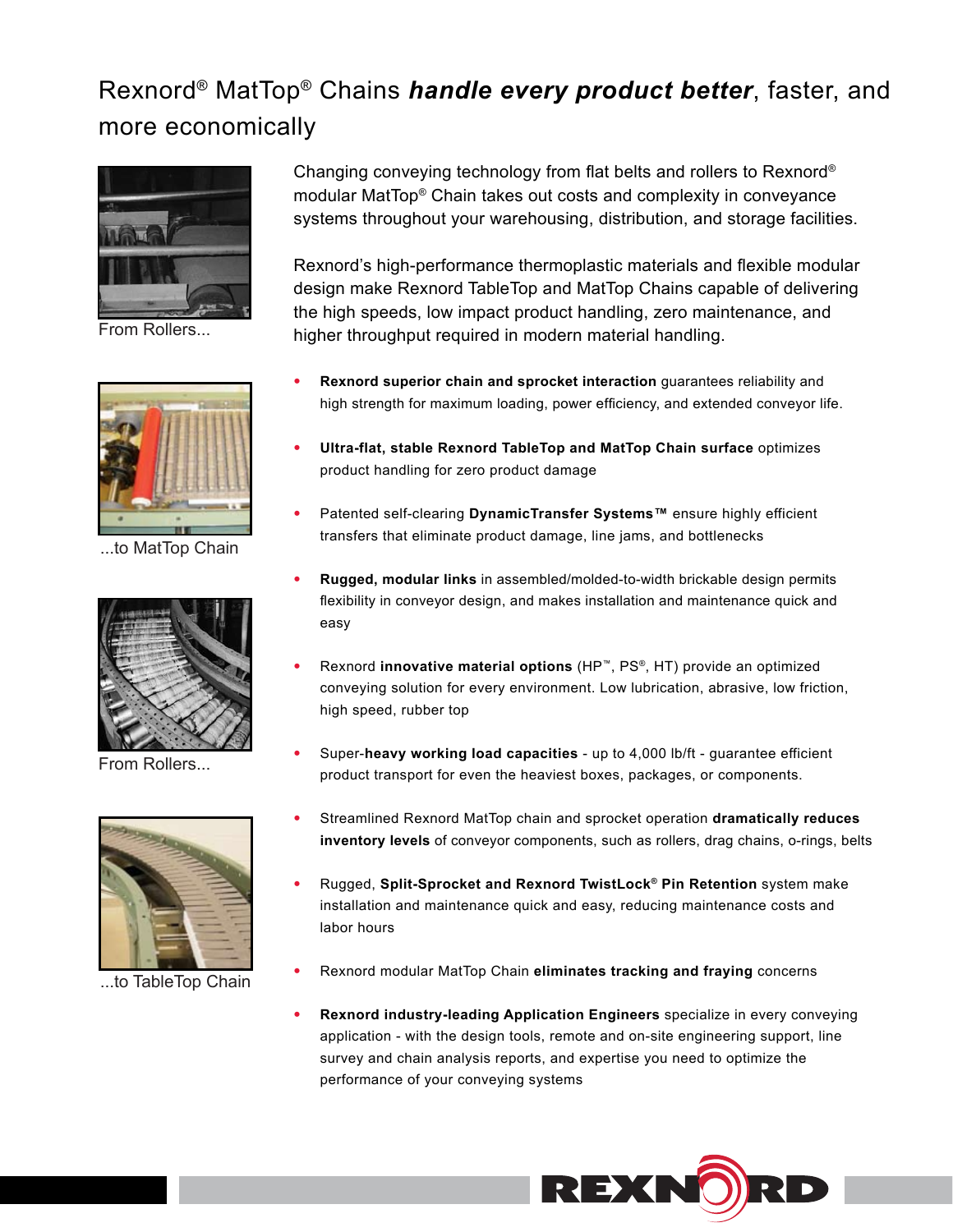

### Transporting and sorting with *one flexible conveying solution* creates efficiency and optimizes operations

Rexnord's full range of TableTop® and MatTop® Chains effectively handles most of the varied transport and sortation functions currently requiring multiple conveyor types. Rexnord® TableTop and MatTop Chains combine the speed, low noise, and incline/ decline capabilities of flat belts with the accumulation, buffering, and curve functionality of roller conveyors. Rexnord TableTop and MatTop Chains deliver the strength, durability, and gripping

power of chain conveyors. Streamlining the complexity and inventory requirements of multiple conveying technologies into one standard modular MatTop Chain solution makes a sizable change in operating costs and maintenance hours. The Rexnord MatTop Chain design delivers the flexibility needed for facility layout changes, easy expansion, and changing capacity requirements.

| Rexnord® TableTop® and MatTop®Chain Solutions |                                                                                                                                                                                                                                        |
|-----------------------------------------------|----------------------------------------------------------------------------------------------------------------------------------------------------------------------------------------------------------------------------------------|
| <b>Transportation</b>                         | Transport all product varieties with unmatched high-speed, maximum-strength performance.<br>Ultra-flat conveying surface for gentle product handling and unique Rexnord chain-sprocket<br>interaction that eliminates tracking issues. |
| <b>Curves</b>                                 | Strength and speed in curves allows longer conveyor runs, fewer motors/transfers, and<br>reduced energy consumption.                                                                                                                   |
| <b>Incline - Decline</b>                      | Rexnord RubberTop high friction grip and efficient transfers save floor space and secure every<br>product even on the steepest inclines.                                                                                               |
| <b>Accumulation</b>                           | Complete range of Rexnord LBP (Low Backline Pressure) MatTop chains allows full line<br>accumulation without damaging branded products.                                                                                                |
| <b>Sorting</b>                                | Unique narrow-width design and molded-to-width side-flexing with nose-over transfers allow flexible<br>sortation options in single or multi-strands                                                                                    |
| <b>Diverting</b>                              | Ultra-low friction materials and zero gap transfers ensure positive, gentle diverting. Rexnord<br>3004 MatTop Chain with rollers mounted at 90° provide push bar diverting in even the heaviest<br>load applications.                  |
| <b>Metering</b>                               | Control product release and gapping with multi-speed conveying lanes for every product size and<br>weight with Rexnord's complete line of MatTop chains in standard and molded-to-width dimensions                                     |
| <b>Transfers</b>                              | Highly efficient inline self-clearing Rexnord Nose-over Bar and DTS® DynamicTransfer Systems<br>maintain uninterrupted product flow without jamming or damage                                                                          |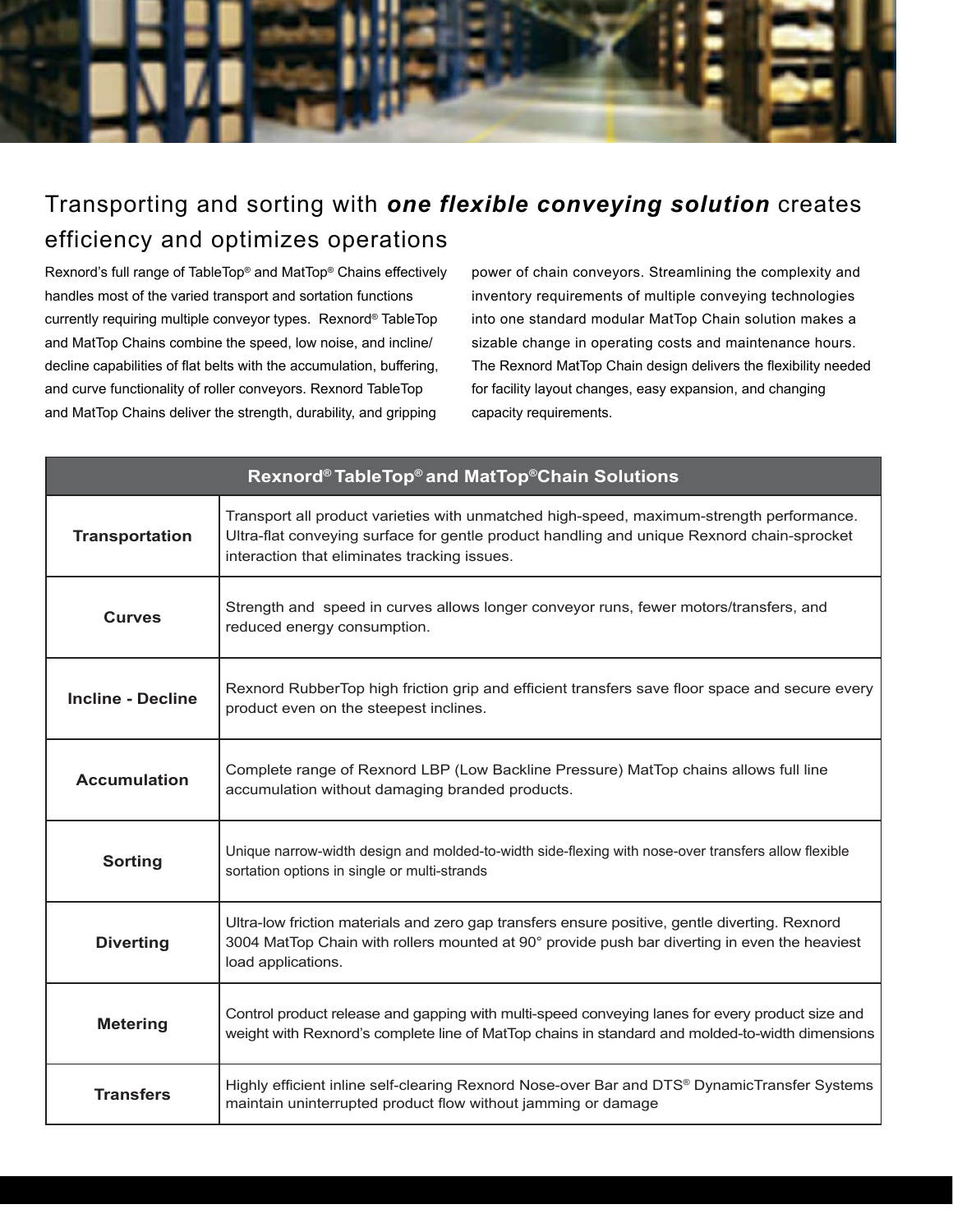

Rexnord's Commitment to be the best in the world at improving customer productivity through innovative material handling solutions

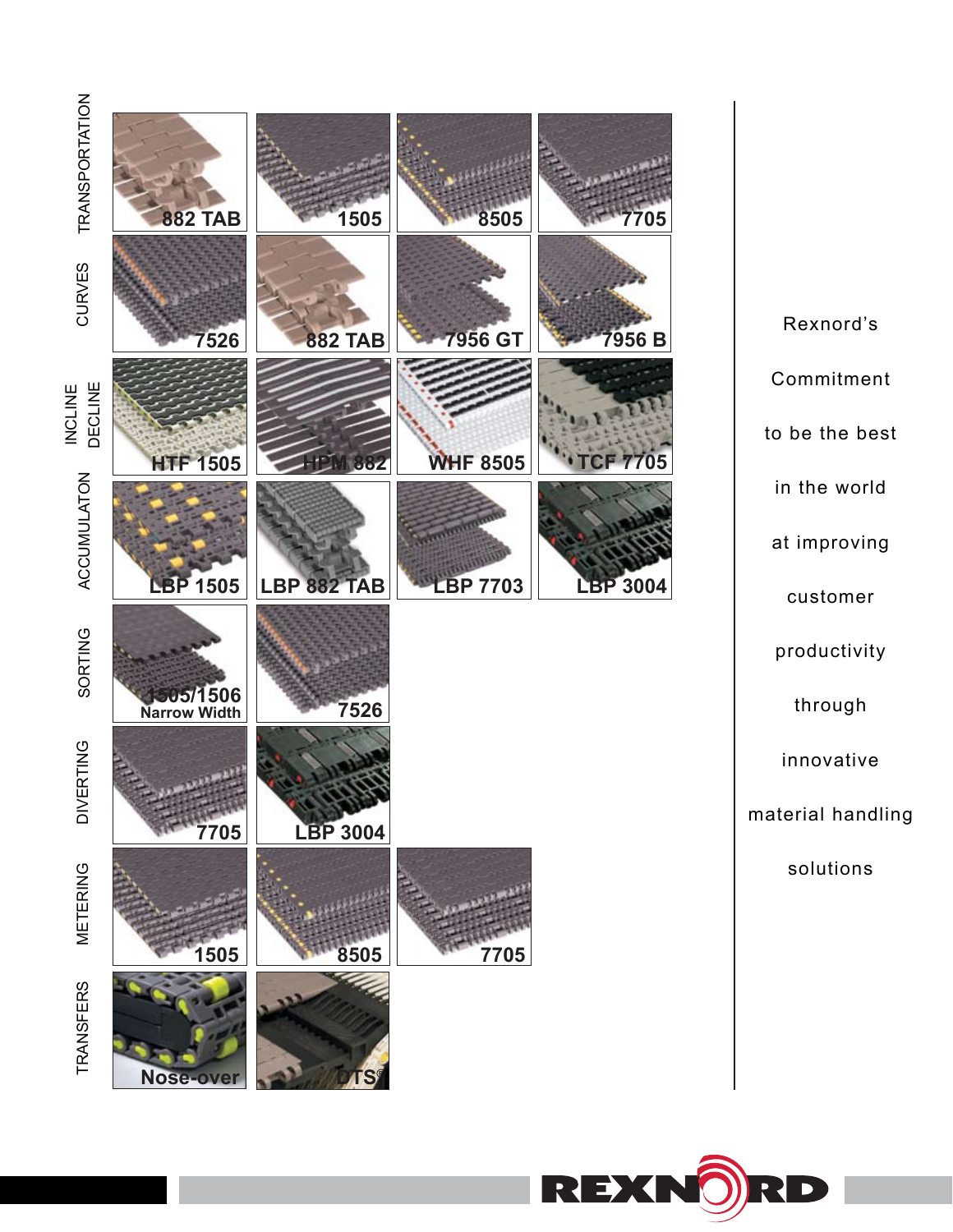

### Improving your conveying systems delivers a *sizable return on investment*

Eliminating maintenance and unnecessary downtime creates savings that fall directly to your bottom line. That's why investing in a conveying technology that significantly reduces downtime – up to 85% compared to roller or belt systems – is the most economical way to improve productivity and revenues.

To realize the overall system savings you achieve by installing Rexnord TableTop or MatTop Chain, simply calculate the cartons per minute of productivity and the revenues per carton with current roller or belt conveyors and compare.

See for yourself...





You realize a number of important benefits in a relatively short period of time.

- Downtime is reduced by 85%. A recently surveyed facility that once experienced, on average, 36 hours of annual downtime reported this number dropped to below 5 hours after installation of Rexnord MatTop Chains. •
- The reduction of downtime allows a facility to realize revenue growth of over 1,500,000 packages per year
- The reduction of energy usage, as well as the decrease in inventory of motors and chains, result in significant bottom line improvement
- Inventory levels for chain components are reduced by up to 90% due to standardization of sprockets and the simplicity of maintenance on MatTop modular links. •

Just as important, Rexnord MatTop Chain has a rapid payback, often within months. Your return on investment is guaranteed from significantly reduced downtime, higher product throughput, and additional earned revenues.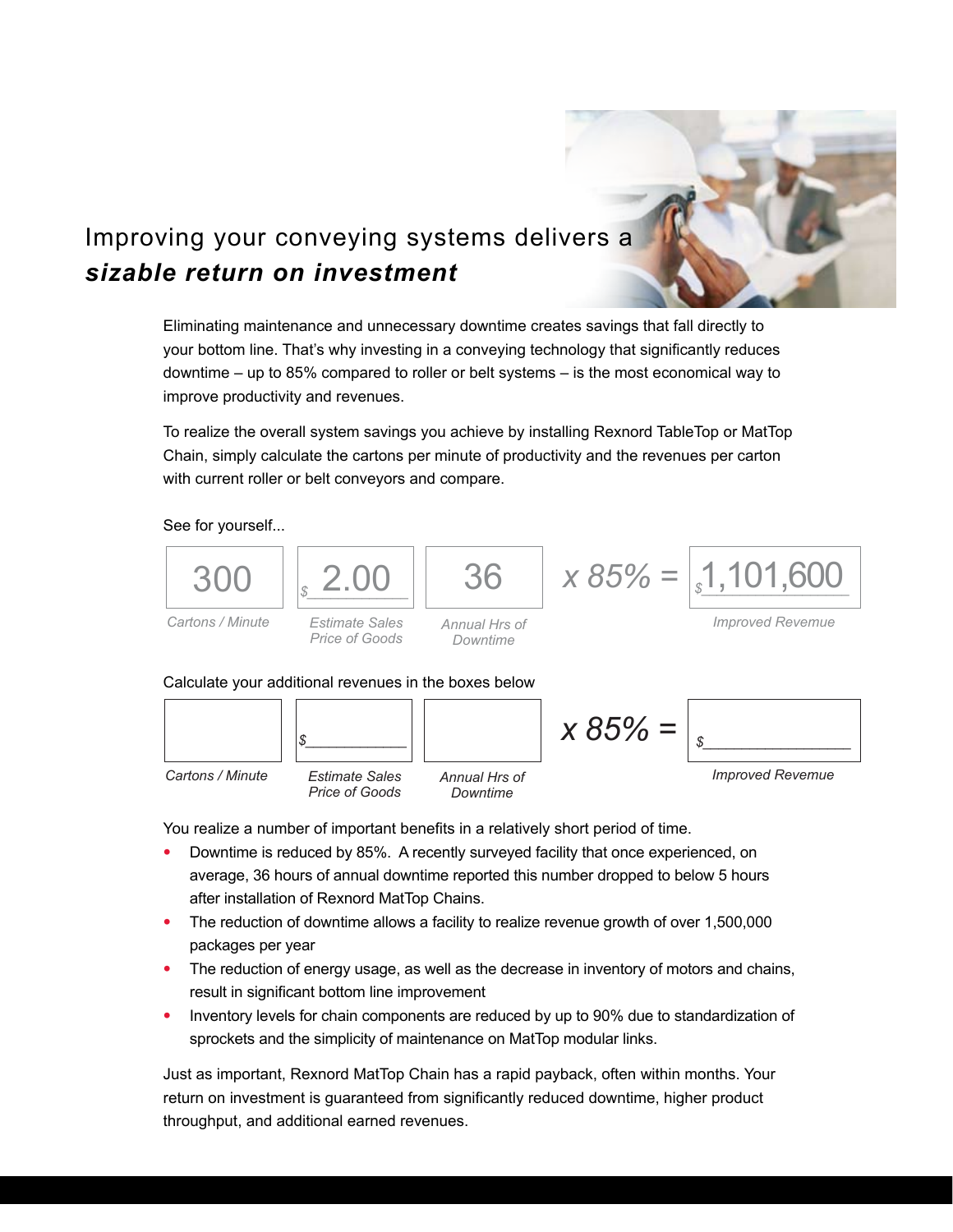### Well-engineered conveying technology that reduces resource consumption gives you a *sustainable advantage*







•





The design of your chain surface has a major impact on the energy efficiency and operating performance of your entire material handling system.

As warehouse and distribution facilities begin to implement **sustainable, green solutions** into their operations, managers must look to their conveyance systems for performance that decreases energy consumption, and provides improved transportation of redesigned, sustainable packaging.

Rexnord TableTop and MatTop Chain solutions can be part of the green initiatives in today's efficient warehouse and distribution facilities.

Rexnord TableTop and MatTop Chain Solutions:

- **Use less energy.** Rexnord MatTop Chains use less energy and save on energy costs. Rexnord MatTop chain has ¼ the coefficient of friction of a traditional flat belt, greatly reducing the horsepower required to run a given conveyor system. This results in… •
	- Smaller motor specifications
	- Less inventory of expensive motor components •
	- Lower energy consumption and reduced utility expenditures •
	- **Protect packages better**. As more and more companies work to achieve sustainability, one primary target is packaging. The amount of cardboard and package size has a direct impact on bottom line costs, fuel used to transport product, product density in containers, and shelf space/density. With pressures on package designers to continue to reduce package size, there are equal pressures on distribution centers and package handling conveyors to transport a wide variety of package sizes.

Rexnord's ultra-flat MatTop Chain surface, and tight, efficient transfer technology means even new light-weighted packages move smoothly without product damage or jamming. Lithograph ink build-up from rollers is eliminated, so package branding is protected.

**Reduce environmental hazards**, such as lubricants, noise, and unsafe work areas. Rexnord's High Performance HP™ and Platinum Series® PS® low friction materials improve throughput while reducing the need for lubricants. Workers benefit from significant reduction in ambient conveying noises. Worker safety improves by eliminating pinch and slice points •